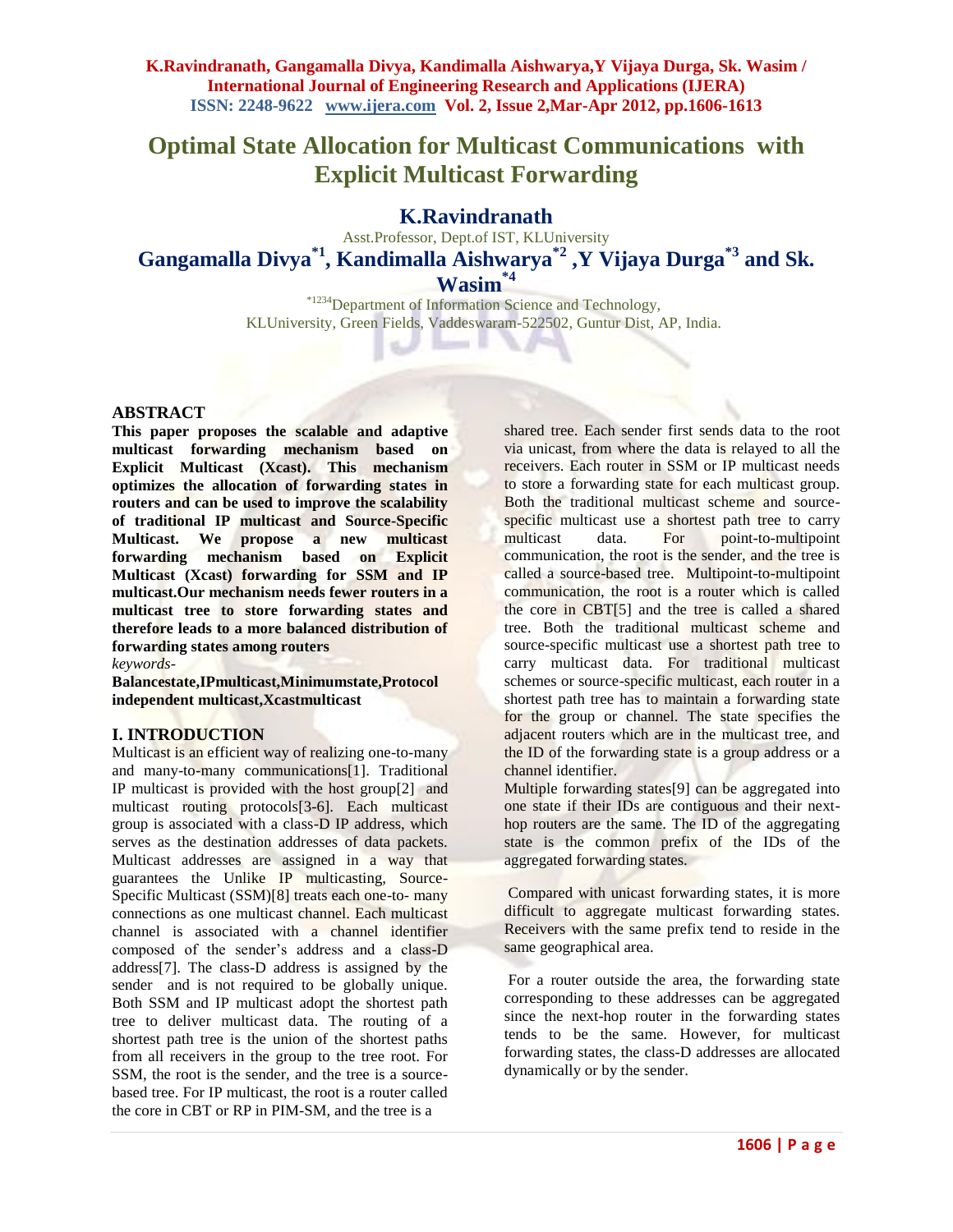## **II.RESEARCH METHODOLOGY**

#### **2.1.DEFINITIONS**

#### **2.1.1 MULTICAST**

Multicast is the delivery of a message or information to a group of destination computers simultaneously in a single transmission from the source creating copies automatically in other network elements, such as routers, only when the topology of the network requires it.

#### **2.1.2 Source Specific Multicast(SSM)**

Source-specific multicast (SSM) is a method of delivering [multicast](http://en.wikipedia.org/wiki/Multicast) packets in which the only packets that are delivered to a receiver are those originating from a specific source address requested by the receiver. By so limiting the source, SSM reduces demands on the network and improves security.

SSM requires that the receiver specify the source address and explicitly excludes the use of the  $(*,G)$ join for all multicast groups in [RFC 3376,](http://tools.ietf.org/html/rfc3376) which is possible only in IPv4's [IGMPv3](http://en.wikipedia.org/wiki/IGMPv3) and IPv6's MLDv2.

#### **.2.1.3 IP MULTICAST**

IP multicast is a technique for [one-to-many](http://en.wikipedia.org/wiki/One-to-many) and [many-to-many](http://en.wikipedia.org/wiki/Many-to-many) real-time communication over an IP infrastructure in a network. It scales to a larger receiver population by not requiring prior knowledge of who or how many receivers there are. Multicast uses network infrastructure efficiently by requiring the source to send a packet only once, even if it needs to be delivered to a large number of receivers. The nodes in the network (typically [network switches](http://en.wikipedia.org/wiki/Network_switch) and [routers\)](http://en.wikipedia.org/wiki/Router_%28computing%29) take care of replicating the packet to reach multiple receivers such that messages are sent over each link of the network only once.

The most common low-level protocol to use multicast addressing is [User Datagram Protocol](http://en.wikipedia.org/wiki/User_Datagram_Protocol) (UDP). By its nature, UDP is not reliable—messages may be lost or delivered out of order. [Reliable](http://en.wikipedia.org/wiki/Reliable_multicast)  [multicast](http://en.wikipedia.org/wiki/Reliable_multicast) protocols such as [Pragmatic General](http://en.wikipedia.org/wiki/Pragmatic_General_Multicast)  [Multicast](http://en.wikipedia.org/wiki/Pragmatic_General_Multicast) (PGM) have been developed to add loss detection and retransmission on top of IP multicast.

#### **2.1.4 [Unicast](http://en.wikipedia.org/wiki/Unicast)**

The most common concept of an IP address is in unicast addressing, available in both ipv4 and [IPv6.](http://en.wikipedia.org/wiki/IPv6) It normally refers to a single sender or a single receiver, and can be used for both sending and receiving. Usually, a unicast address is associated with a single

device or host, but it is not a one-to-one correspondence. Some individual PCs have several distinct unicast addresses, each for its own distinct purpose. Sending the same data to multiple unicast addresses requires the sender to send all the data many times over, once for each recipient.

## **2.1.5 XCAST MULTICAST**

The explicit multi-unicast (Xcast) is a variation of [multicast](http://en.wikipedia.org/wiki/Multicast) that supports a great number of little multicast sessions. It is done by adding all the [IP](http://en.wikipedia.org/wiki/IP_address)  [addresses](http://en.wikipedia.org/wiki/IP_address) in the destination field of the IP header, instead of using a multicast address. The multicast schemes can be used to minimize the [bandwidth](http://en.wikipedia.org/wiki/Bandwidth_%28computing%29) consumption. Xcast can be used to minimize the bandwidth consumption for little groups, but the great advantage is that it eliminates the signalization and the state information for every session of a traditional multicast scheme. Thanks to this it is capable to support a great number of little sessions.

#### **ADVANTAGES**

(1)The [routers](http://en.wikipedia.org/wiki/Router_%28computing%29) do not need to keep information for every session or channel. This makes Xcast very scalable about the number of sessions it can support.

(2)They don't need protocols for [multicast](http://en.wikipedia.org/wiki/Multicast) routing. They are routed correctly thanks to the common [unicast](http://en.wikipedia.org/wiki/Unicast) protocols.

(3)There is no critic node. Xcast minimizes the [network](http://en.wikipedia.org/wiki/Computer_network) [latencies](http://en.wikipedia.org/w/index.php?title=Latencies&action=edit&redlink=1) and maximizes efficiency.

(4)With traditional [IP](http://en.wikipedia.org/wiki/Internet_Protocol) multicast routing protocols it is necessary to establish a communication between unicast and multicast routing protocols. That means a slow error recovery. Xcast reacts immediately to unicast routing changes.

(5)With Xcast all sources know the channel members and all routers are able to know the number of times each packet has been duplicated in its domain.

(7)The receptors can be heterogeneous since Xcast allows that every receptor is able to have its own requirements of service in a single multicast channel.

(8)Flexibility: unicast, multicast and Xcast represent costs of bandwidth, signalization and processing respectively. Easy transition between different mechanisms.

#### DISADVANTAGES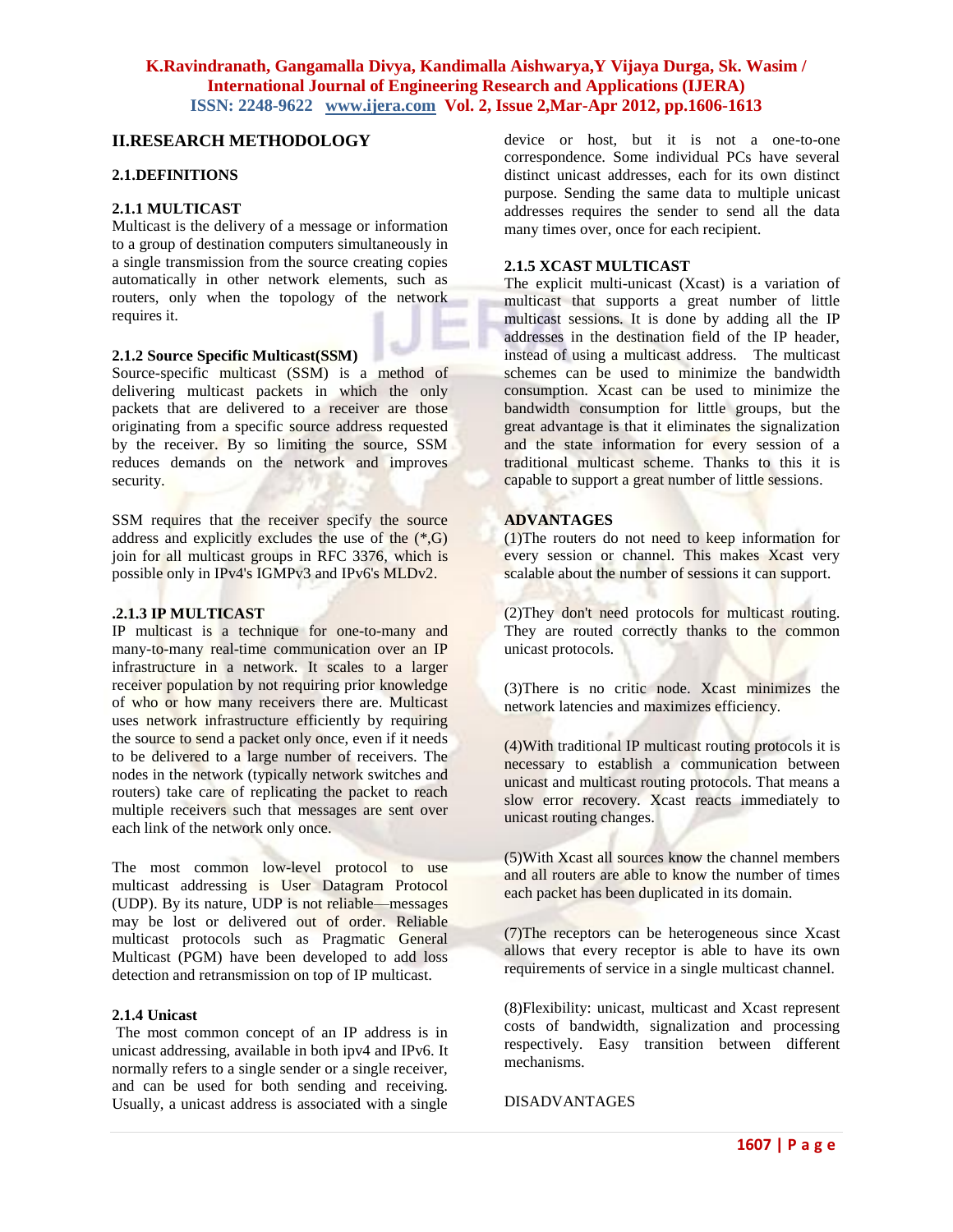(1)They have got big headers. Each packet contains all the remaining destinations.

(2)It requires a more complex header processing. Every direction needs a look up to the [routing table,](http://en.wikipedia.org/wiki/Routing_table) so it is needed the same number of consults as it was [unicast,](http://en.wikipedia.org/wiki/Unicast) furthermore, a new header must be generated after every jump.

(3)Limits the session to just a few users.

#### **APPLICATIONS**

Xcast is an important compliment to the existing [multicast](http://en.wikipedia.org/wiki/Multicast) schemes since it supports a great number of little sessions. Allows efficient applications such as VoIP, videoconferencing, collaborative meetings... Maybe these applications could be done using just [unicast,](http://en.wikipedia.org/wiki/Unicast) but in some cases, where the bandwidth is limited it becomes really useful. In general it supposes more efficiency.

#### **2.2 EXISTING SYSTEM**

Each state, identified by a channel ID or a group address, specifies the adjacent routers in the tree. Multiple forwarding states cannot be aggregated into one state, because their IDs may not be contiguous, and their next-hop routers may be different. SSM uses an individual tree for each sender in a group, but IP multicast can use a single shared tree to deliver the data from all senders in the group.

#### **2.2.1 LIMITATIONS**

Router may not have enough memory space to store all the multicast groups.

A router may take long time to look up the forwarding state for each packet.

For traditional multicast schemes or source-specific multicast, each router in a shortest path tree has to maintain a forwarding state for the group or channel . Compared with unicast forwarding states, it is more difficult to aggregate multicast forwarding states . The reason is that the ID of a unicast forwarding state is the destination IP address of data packets, and the destination IP address is allocated according to its geographical location. However, for multicast forwarding states, the class-D addresses are allocated dynamically or by the sender. Besides, the parent router and the child routers of the groups with contiguous IDs may be totally different. Therefore, it is more difficult to aggregate multicast forwarding states.

## **2.3 PROPOSED SYSTEM**

We propose a new multicast forwarding mechanism based on Explicit Multicast (Xcast) forwarding for SSM and IP multicast. Each IP packet in Xcast can include multiple receiver addresses in the header. Upon receiving an Xcast packet, the router encapsulates multiple receiver addresses in a packet and uses an existing unicast routing protocol to find the neighboring routers to which the packet must be delivered. We focus on two problems and formulate each of them as an optimization problem. The first problem, referred to as MINSTATE, minimizes the total number of routers that store forwarding states in a multicast tree. The second problem, referred to as BALANCESTATE, minimizes the maximum number of forwarding states stored in a router for all multicast groups

#### 1.3.1 **CAPABILITIES OF PROPOSED SYSTEM**

(1)Reduce the number of forwarding states stored in a router and balance the distribution of forwarding states among routers

(2)It allows only a portion of branching routers to store forwarding states and also allows non branching routers to store states

Increase the scalability of both SSM and IP multicast with respect to the number of members in a multicast group and the number of multicast groups in a network.

In this paper, we propose a new multicast forwarding mechanism with resource optimization using Xcast. When a group has only a few receivers, no router in the tree maintains the forwarding state. As the number of receiver grows, some routers are chosen dynamically to store the forwarding states. As the number of receiver decreases, some of these routers abandon the forwarding states.

#### **2.4 MINIMIZING THE NUMBER OF STATE NODES IN EACH MULTICAST TREE**

We propose two algorithms which can find the optimal solution, i.e., the minimum number of state nodes in a multicast tree. The first one is a dynamic programming algorithm. It first finds the minimum number of state nodes in a multicast tree from the leaves to the root and then assigns the state nodes from the root to the leaves. The second one is a distributed greedy algorithm. Each state node independently determines if it can remove its forwarding state or move the forwarding state to its parent node. The advantage of the first algorithm is that it can find the optimal assignment rapidly. The advantage of the second algorithm is that it can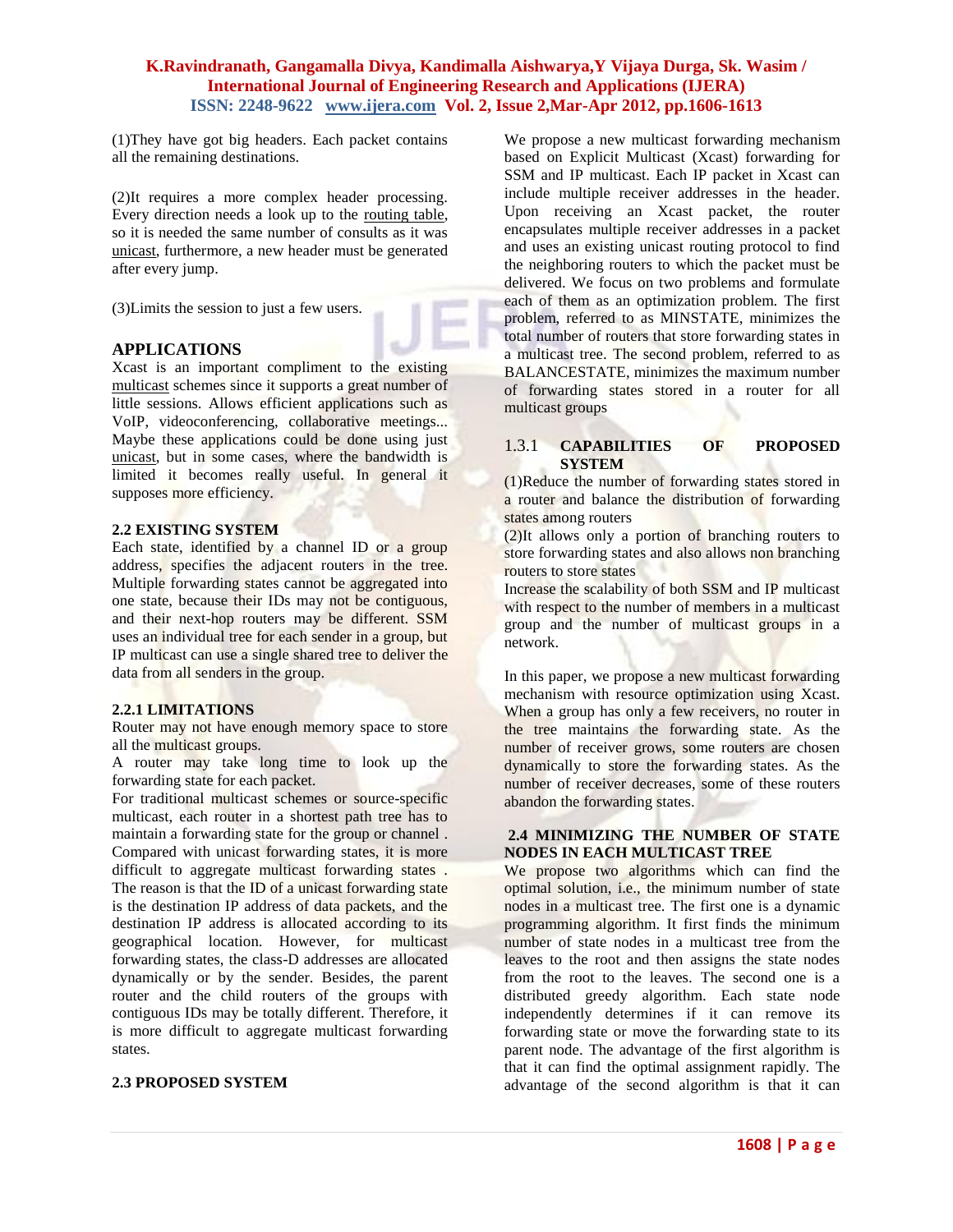beimplemented as a distributed asynchronous protocol.

#### **2.4.1DYNAMICPROGRAMMING ALGORITHM**

In the dynamic programming algorithm, it first calculates j from the corresponding values of its child nodes . Variable is chosen in the way such that the number of state nodes in the sub-tree rooted at m is minimized. j represents the case that m is a state node. For other scenarios, ( ) tm  $\tau$  j represent the case the m is a stateless node. The root is not considered since we assume it must be a state node. After the minimum number of state nodes in the multicast tree is obtained, the algorithm then assigns the state nodes of the multicast tree. mj is the number of destinations of tm p from the downstream interface to m in the assignment obtained from our algorithm. . The resultant assignment of state nodes is the same as Fig. 1.

#### **2.4.2 DISTRIBUTED GREEDY ALGORITHM**

Although the above dynamic programming algorithm can find the optimal assignment rapidly, it is not suitable to be implemented as a protocol since it induces large overhead when a receiver joins or leaves a multicast tree. Each node on the path from the root to the receiver has to update ( ) tm  $\Box$   $\Box$ , and some stateless nodes have to cache the information. we propose a distributed greedy algorithm, which is denoted P1\_greedy. The algorithm is more suitable to beimplemented as a protocol. At any instant, each state node independently checks if it can remove the forwarding state or move the state to its parent node. The algorithm is a greedy algorithm because the former operation reduces the number ofstate nodes, and the latter operation makes the allocation of state nodes more compact such that more state nodes can become stateless later. The algorithm stops when all state nodes can no longer perform the above two operations. In thisalgorithm, each node does not need to know the topology of the whole multicast tree. It has to know only the identities of its upstream state node, parent node, child nodes, and destinations from all downstream interfaces. The operations of differentstate nodes are asynchronous. We assume that at most one state node removes or moves its forwarding state at any instant.

The algorithm is based on the following observations.

 The number of state nodes in a multicast tree must be reduced in order to minimize the number of forwarding states maintained in a node.

> In order to balance the distribution of forwarding states, a state node should move its forwarding state to the node with the least number of forwarding states.



we propose two algorithms which can find the optimal solution, i.e., the minimum number of state nodes in a multicast tree . The advantage of the first algorithm is that it can find the optimal assignment rapidly. The advantage of the second algorithm is that it can be implemented as a distributed asynchronous protocol.

#### **2.5MINIMIZING THE MAXIMUM NUMBER OF FORWARDING STATES IN A ROUTER**

#### **2.5.1 INTRODUCTION**

In this section, we consider the problem of optimizing the assignment of state nodes among multiple multicast groups. Although the algorithms proposed in last section can minimize the total number of forwarding states maintained in all routers, the distribution of forwarding states among routers is not balanced. Since it is more difficult to aggregate multicast forwarding states, some routers may not have enough memory to store all forwarding states, but others are under-utilized and capable of storing more forwarding states. In this section, therefore, we regard minimizing the maximum number of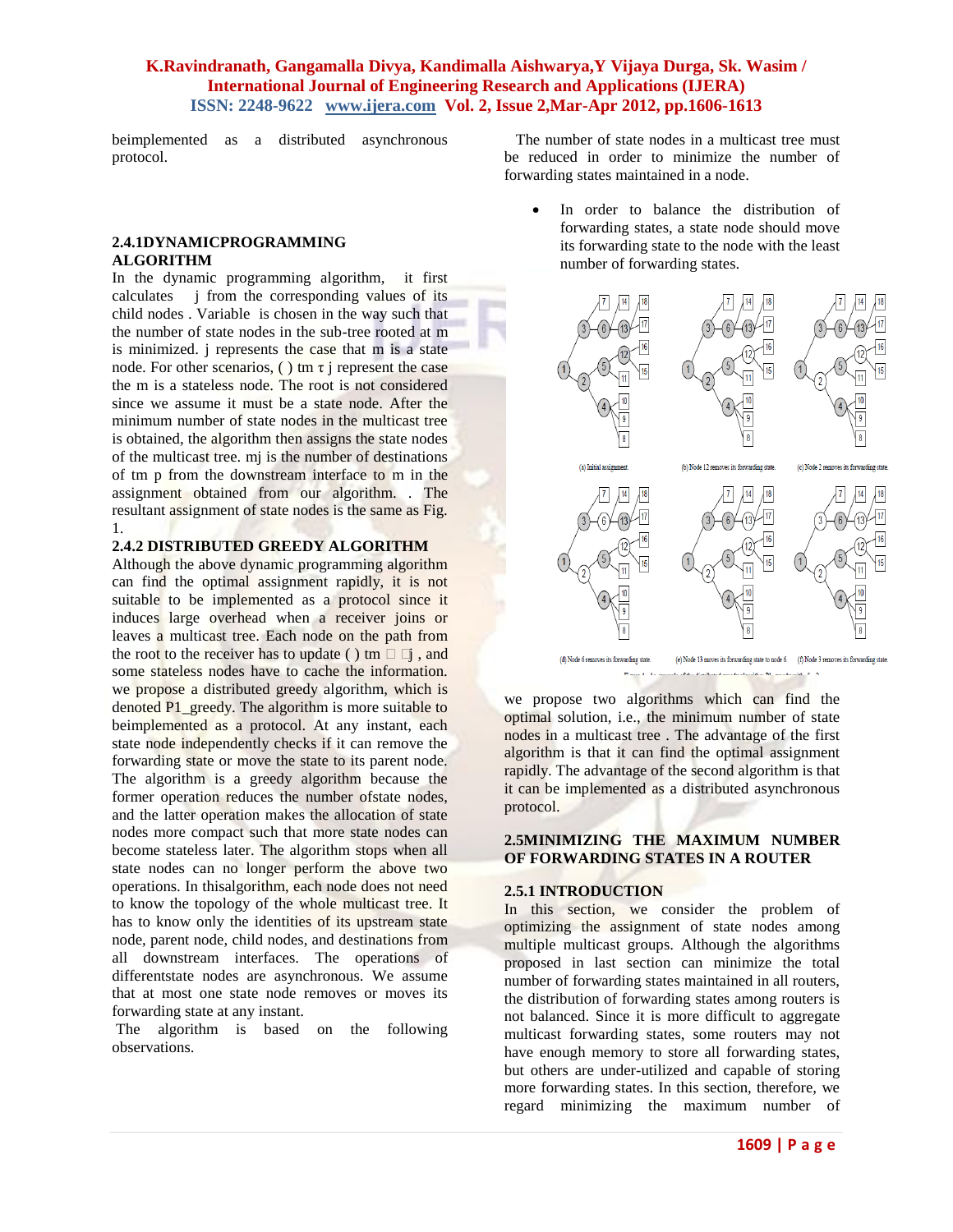forwarding states in a router as the objective of theoptimization problem. With the objective, a router with too many states will move some states to other routers in order to reduce the objective value. Therefore, the distribution of forwarding states among routers can be more balanced. Note that we can also use minimizing the maximum memory usage of a router as the objective function, where the memory usage of a router is the number of forwarding states stored in the router over the maximum number of forwarding states that the router can have. We model the optimization problem as an Integer Linear Programming (ILP) problem. We design two algorithms to solve this problem. The first one is based on Lagrangean relaxation on the proposed ILP formulation. It decomposes the problem into multiple sub-problems. Each subproblem is toassign the state nodes in a single multicast tree, similar to P1. The second algorithm is based on the distributed greedy algorithm described in last section.

#### **2.5.2 LAGRANGEAN RELAXATION**

Although standard algorithms for ILP, such as branch-andbound and cutting-plane algorithms, can find the optimal solution, the computational time grows exponentially for large problems. Therefore, we design an algorithm using Lagrangean relaxation on the ILP formulation. Although the algorithm cannot obtain the optimal solution, it can find a good solution in reasonable time. The algorithm first finds a feasible solution, and then improves the solution iteratively. It decomposes the original problem into multiple sub-problems. In each sub-problem, each node is associated with a cost, i.e., the Lagrange multiplier. Each sub-problem is to assign the state nodes of a single multicast tree such that the total cost of all state nodes in the tree is minimized.

#### **III RESEARCH CONTENT AND PRESENTATION**

#### DIFFERENT APPROACHES

Several approaches have been proposed to reduce the number of multicast forwarding states stored in a router.

(1)The first approach[9-12] uses a single multicast tree to deliver data of multiple multicast groups with similar receivers. A receiver may receive undesired data from a multicast group in which it does not join. Hence, the multicast tree has to be chosen carefully in order to reduce the amount of undesired data.

(2)In the second approach , only the branching routers of a multicast tree maintain the forwarding states. A branching router of a multicast tree maintain the forwarding states. A branching router is a router which connects to at least three adjacent routers in the multicast tree. A multicast packet is not duplicated on the path from a branching router to its nearest downstream branching router.

#### **3.1 PROBLEM DEFINITION**

We propose a scalable and adaptive multicast forwarding mechanism based on Explicit Multicast (Xcast). This mechanism optimizes the allocation of forwarding states in routers and can be used to improve the scalability of traditional IP multicast and Source-Specific Multicast. Our mechanism needs fewer routers in a multicast tree to store forwarding states and therefore leads to a more balanced distribution of forwarding states among routers. (1) The first problem, referred to as MINSTATE, minimizes the total number of Routers that store forwarding states in a multicast tree.( 2) The second problem, referred to as BALANCESTATE, minimizes the maximum number of forwarding states stored in a router for all multicast groups, which is proved to be an NP-hard problem. We design a distributed algorithm that obtains the optimal solution to the first problem and propose an approximation algorithm for the second problem.

#### **EXAMPLE OF OUR MECHANISM**

Fig. 1 is an example of our mechanism. Node 1 is the root of the multicast tree. Assume nodes 1, 4, 5, and 6 have the forwarding states of this tree. Fig. 1 also lists the downstream routers stored in the forwarding state of each router. Not all branching routers have to store the forwarding states. Our mechanism is



orthogonal to the first approach which uses a single multicast tree to carry data of multiple groups and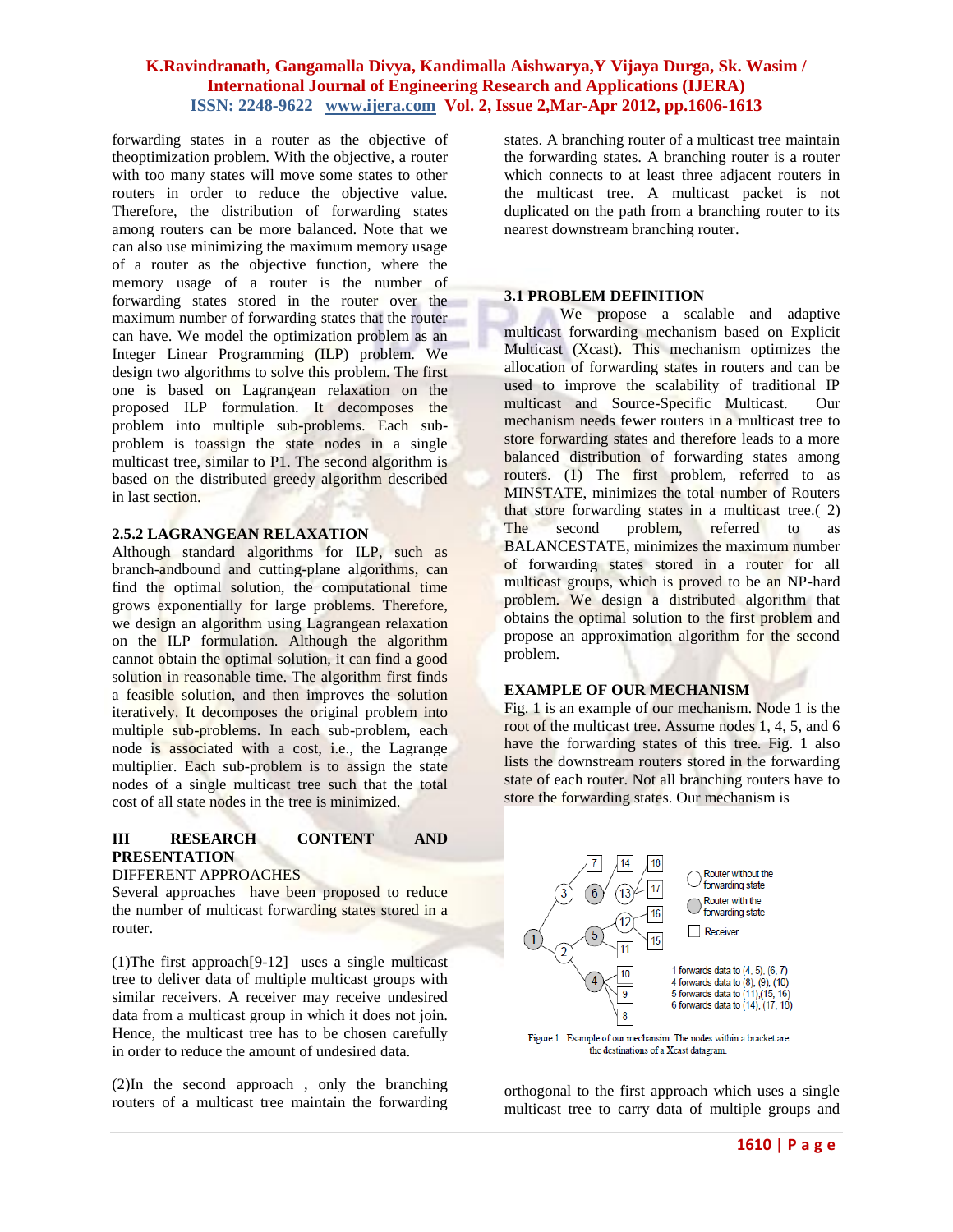can be integrated together. Compared with the second approach, our mechanism can assign the forwarding states more flexibly among routers. Since not all branching routers have to store the forwarding states. Moreover, non-branching routers can also maintain the forwarding states. In order to assign the forwarding states efficiently, we formulate two optimization problems. For each multicast tree, the first problem, denoted P1, is to minimize the number of routers storing the forwarding states. The second problem, denoted P2, is to minimize the maximum number of forwarding states stored in a router.

#### **3.2 PROBLEM DESCRIPTION**

In this paper, the network is modeled as a connected directed graph  $G(V, A)$  where V and A are the set of vertices and arcs. Each vertex is either a host or a multicast router. Each can be represented as multiple arcs. A multicast tree is a forward shortest path tree. Data are delivered unidirectionally from the root of the tree to each receiver. For point-to multipoint communication, the root is the sender. For multipoint-to-multipoint communication, the root is a relay node, like an RP in PIM-SM or a session relaying server in EXPRESS .We assume each receiver of a group is a host connected to a Designated Router (DR). Therefore, each receiver must be a leaf node of the multicast tree, and all leaf nodes of a multicast tree are the receivers. For each multicast tree, a vertex m is upstream to another vertex n if m is on the shortest path from the root to n. In this case, n is also regarded downstream to m. In this paper, vertex and node are used interchangeably. For each multicast group, a set of multicast routers is selected to maintain the forwarding states of the group. Multicast data are sent between these routers via Xcast. For each group, a multicast router d storing the forwarding state of a group is a state node of the multicast tree. The nearest state node u which is upstream to d is the upstream state node of d.In this case, d is a downstream state node of u. All intermediate nodes on the path from u to d are stateless nodes. Each receiver is a downstream receiver of its upstream state node. A state node may have more than one downstream state node and downstream receiver from each interface. In Fig. 1, for example, nodes 1, 4, 5, and 6 are state nodes of the multicast tree. Nodes 4 and 5 are the downstream state nodes of node 1 from the downstream interface to node 2. Node 15 and 16 are the downstream receivers of node 5 from the interface of to node 12. Node 1 is the upstream state node of node 6.

When the number of downstream state nodes and downstream receivers from an interface increases, the header of each data packet contains more destination addresses. Each stateless node has to look up more addresses in the unicast forwarding table. For each state node, therefore, we regard the maximum number of destinations from each downstream interface as a constraint. A destination is either a downstream state node or a downstream receiver. In other words, from each downstream interface, a state node can have at most destinations,  $\geq \square$  1. The root is a state node. Each leaf node, i.e. receiver, of a multicast tree is not a state node since it does not deliver data to any other node.

## **3.3 SYSTEM ARCHITECTURE 3.3.1 TOPOLOGY CONSTRUCTION**

(1)In this module, we are constructing network topology.

(2)Topology is constructed by getting the names of<br>the nodes, state nodes and the connections among the nodes, state nodes and the the nodes as input from the user. (3)While getting each of the nodes, their associated port and ip address also obtained.

(4)For successive nodes, the node to which it should be connected is also accepted from the user.

## **3.3.2 MIN STATE**

(1)In Order to eliminate the drawback of Time delay the following state is useful.

(2)In MIN state i.e.…Minimizing the number of state nodes in each multicast tree. One Router will lookup and send to the intermediate nodes.

(3)All the messages will send to the Router. The Router will find the destination and it will send the messages to the destination.

## **3.3.3 BALANCE STATE**

(1)In Balance State…If Router has a child nodes means it act as a router else it act as an intermediate nodes.

(2)The SSM will send the message to its Parent and parent will forward the information to correct destination. It has all information about its Network Topology.

## **IV FIGURES**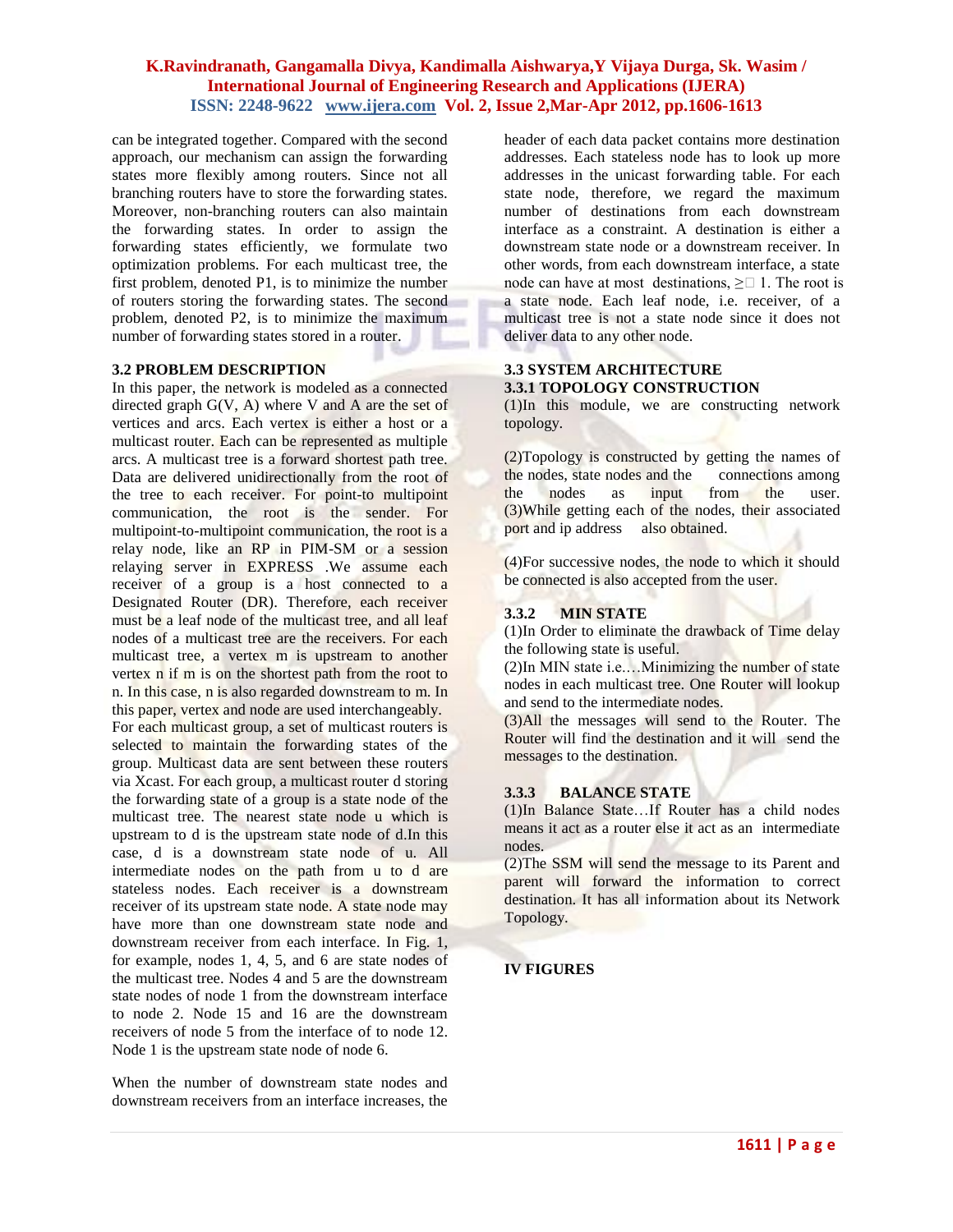

Fig2:Minimum state

[1] P. V. Mieghem, G. Hooghiemstra, and R. Hofstad, "On the efficiency of multicast," IEEE/ACM Transactions on Networking, vol. 9, no. 6, pp. 719-732, Dec. 2001.